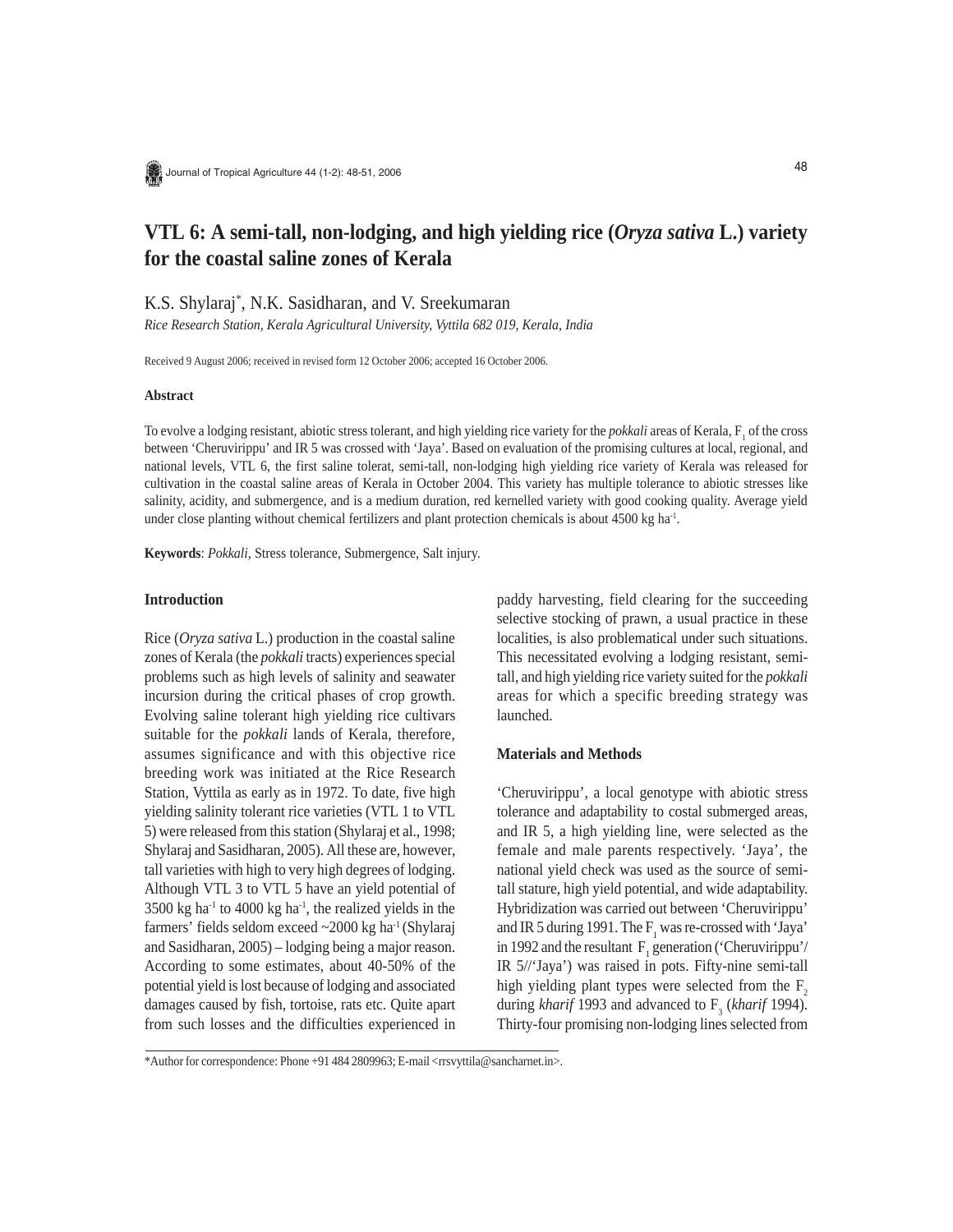F<sub>3</sub> were advanced up to F<sub>8</sub> (*kharif* 1999) through selfing and selection for desirable attributes such as high yield, semi-tall stature, non-lodging nature, and red kernel colour, besides tolerance to abiotic stresses such as salinity, acidity, and submergence.

Twenty-five promising lines from the  $F_8$  were selected and bulked as most promising cultures and evaluated in a preliminary yield trial (PYT) in *kharif* 2000. The PYT was conducted as a non-replicated trial in plots of size  $10 \text{ m}^2$ . Selection based on yield and phenotypic performance was made and the top ranked eight cultures were promoted to comparative yield trials (CYT) and evaluated for three years (*kharif* 2001, 2002, and 2003). These trials were conducted in typical *pokkali* areas characterized by inflows and outflows of saline water. Field salinity level was about 8  $dS$  m<sup>-1</sup> throughout the cropping season and the CYTs were conducted in randomized block design with three replications in 40m2 plots and adopting recommended practices (KAU, 1986).

Multilocational trials (MLT) were laid out in the farmer's fields in Ernakulam district at Kumbalam, Chellanam, and Elamkunnapuzha during *kharif* 2002. Following the CYT and MLT, a farm trial also was conducted with four promising cultures at two locations in Alappuzha district (Thuravoor and Thykkattusseri) and three locations in Ernakulam district (Kumbalam, Elamkunnapuzha, and Varapuzha). The multilocational trials and farm trials were conducted in typical *pokkali* situations in plots of size 200 m<sup>2</sup>. Salinity level varied between 4 to 8 dS m<sup>-1</sup> during the cropping season. Three promising cultures were also simultaneously tested at 10 locations through the National Saline Alkaline Screening Nursery (NSASN) of the All India Coordinated Rice Improvement Programme. Agronomic attributes such as plant height, duration, productive tillers, panicle length, grain number/panicle, and sterility percentage besides grain yield were monitored in all trials and the data were statistically analyzed using analysis of variance (Gomez and Gomez, 1984).

The cultures raised on perforated pots lined with cloth were also scored *in vitro* for tolerance to abiotic stresses 49

(salinity, acidity, and submergence) as per the Standard Evaluation System of Rice (IRRI, 1988). Twenty-one day old seedlings were subjected to saline bath (EC 8 dS m-1) for 45 days. The modified Standard Evaluation Score (SES) of visual salt injury at seedling stage was used for scoring the cultures. Acid tolerance screening was done by raising the seedlings hydroponically. Two weeks after germination, nutrient solution (quarter strength MS medium; Murashige and Skoog, 1962) of varying pH (3.0, 3.5, and 4.0) was supplied to the seedlings. The pH of the nutrient solution was adjusted with 1N HCl. Survival percentage and green leaf area were taken as the tolerance index. Tolerance to submergence was evaluated by scoring 21 day old seedlings after immersing them in water tanks containing muddy water to 1 m depth (to simulate the field condition that arrest the passage of sunlight). Relative percentage of survival after stress treatments was computed as,

| Comparative survival $(\%)=$ |  | survival of a particular entry x 100 |
|------------------------------|--|--------------------------------------|
|                              |  | survival in control                  |

Quality attributes such as hulling percentage, milling, head rice recovery, amylose content, gelatinization temperature, gel consistency, water uptake, and elongation ratio were evaluated as per GEU skill series (IRRI, 1987). Raw and parboiled samples of rice were cooked and assessed for optimum cooking time and other organoleptic qualities like appearance, colour, texture, and taste by a panel of 30 selected judges.

#### **Results and Discussion**

Grain yield of the selected promising cultures in station, regional, and national trials are presented in Table 1. Culture CIRJ 9 recorded the highest grain yield of 5903 kg ha<sup>-1</sup> in PYT, closely followed by CIRJ 7 (5725 kg ha<sup>-1</sup>), which incidentally gave 57% and 52.7% more yield than the check, VTL 4 (3749 kg ha<sup>-1</sup>). Statistical analysis of the pooled grain yield data from CYT over three years, however, revealed a clear superiority of CIRJ 7 (5627 kg ha<sup>-1</sup>), which was about 70% more productive than VTL 4. In MLT also, CIRJ 7 showed yield stability at all three locations – with first rank at two locations (Kumbalam and Chellanam) and with an overall second position (4418 kg ha<sup>-1</sup>). Consistent with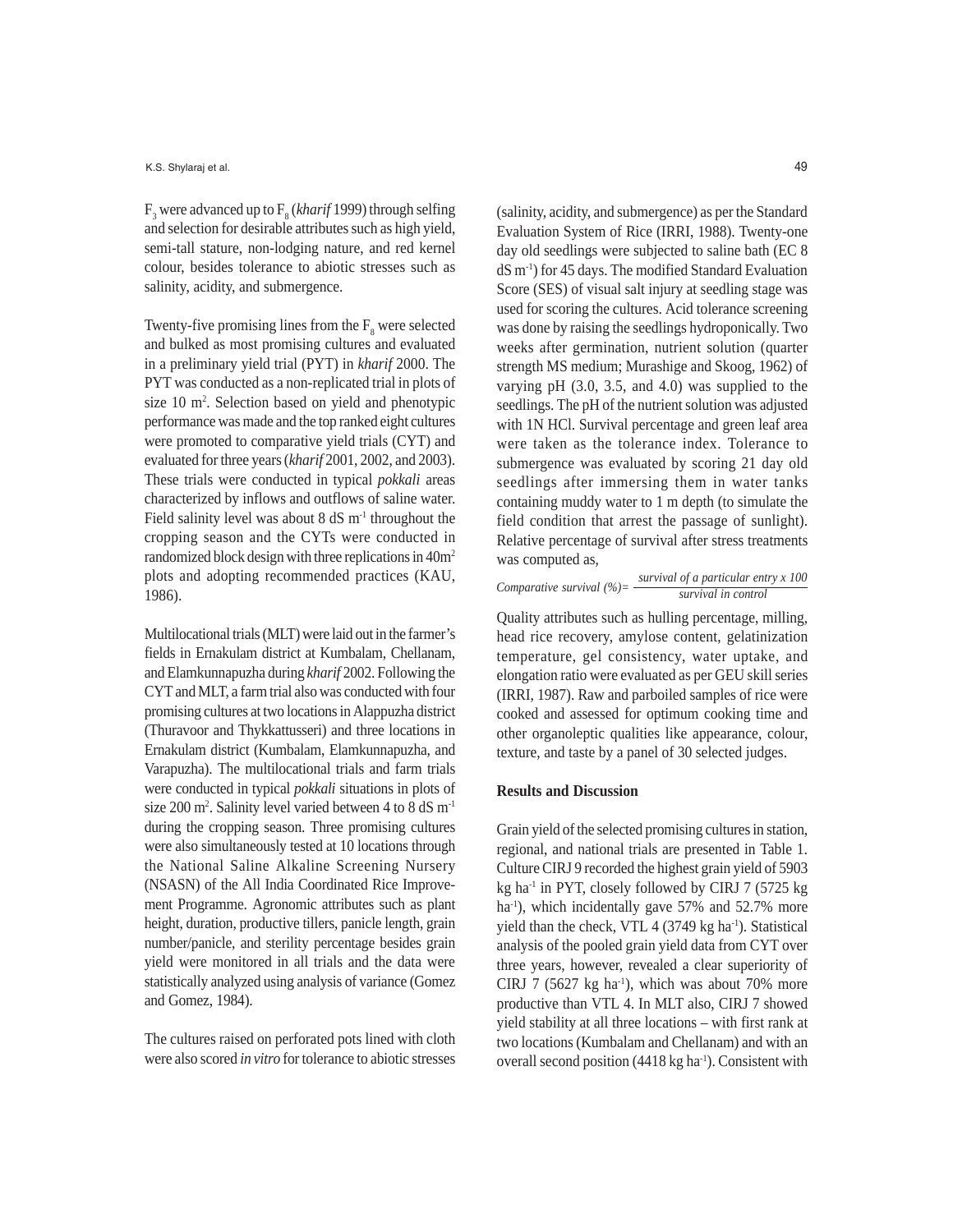this, CIRJ 7 out-yielded VTL 4, and the most popular local variety at each location in the farm trials giving about double the yield  $(p<0.01)$ . In the National Saline Alkaline Screening Nursery also, CIRJ 7 recorded a modest yield increase (9.2%) over the nation's best salinity check variety, CST 7-1, but gave the top yield at Faizabad (4840 kg ha<sup>-1</sup>), implying its wide adaptability throughout the coastal saline areas of the country (DRR, 2003).

Overall, the superior performance of CIRJ 7 can be attributed to its non-lodging character, which in turn, is due to the relatively lower plant height compared to the check variety VTL 4 (~35% less; Table 2). Moreover, it is early by 10 days, thus facilitating cultivation of two prawn crops after rice. Higher number of productive tillers (10 to 12) and filled grains per panicle and low sterility percentage (5.3%) coupled with its non-lodging stature are other positive traits of this particular cultivar. It is also tolerant to abiotic stresses like salinity up to 8 dS  $\mathrm{m}^1$ , submergence of 7 to 10 days, and acidity up to a pH level of 4.0 (Table 3). The culture has good organoleptic qualities such as appearance, colour, flavour, and taste, besides acceptable nutritional quality attributes such as red, medium bold kernel with intermediate amylose content and gelatinization temperature (Table 4). Considering the superiority of this culture, the 22nd State Seed Subcommittee released this culture during 2004 as VTL 6 for general cultivation in the *pokkali* areas of Kerala.



*Figure 1.* High yielding, lodging resistant, saline tolerant VTL 6 plant at heading stage at Vyttila, Kerala.



*Figure 2.* A *pokkali* field with non-lodging VTL 6 variety at Vyttila, Kerala.

|  | <i>Table 1.</i> Grain yield of the promising cultures in the station, regional and national yield trials (kharif season). |  |  |  |
|--|---------------------------------------------------------------------------------------------------------------------------|--|--|--|
|  |                                                                                                                           |  |  |  |

| Cultures       | Mean grain yield $(kg ha-1)$ |                                            |                   |                 |                  |  |  |
|----------------|------------------------------|--------------------------------------------|-------------------|-----------------|------------------|--|--|
|                | <b>PYT 2000</b>              | CYT (pooled mean of 3 years: $2001-(03)$ ) | <b>MLT 2002</b>   | Farm trial 2003 | <b>NSASN2003</b> |  |  |
| CIRJ 3         | 3756                         | $5343^{\circ}$                             | $4158^{\circ}$    | 4017            | 3020             |  |  |
| CIRJ 7         | 5725                         | $5627$ <sup>a</sup>                        | $4418^a$          | 4348**          | 3320             |  |  |
| CIRJ 9         | 5903                         | $5212^{\circ}$                             | $4410^a$          | 3654            | 3230             |  |  |
| Yield check    | 3749                         | 3311 <sup>b</sup>                          | 2927 <sup>b</sup> | 2200            | 3070             |  |  |
| Local check    | na                           | na                                         | 2193 <sup>b</sup> | 1704            | na               |  |  |
| Salinity check | na                           | na                                         | na                | na              | 3040             |  |  |

PYT – Preliminary yield trial; CYT – Comparative yield trial; MLT – Multi-locational trial ; NSASN – National Saline Alkaline Screening Nursery; Yield check for PYT, CYT, MLT, and Farm trial was VTL 4; 'Jaya' was yield check and CST- 7-1 the salinity check for the NSASN trials (source: DRR, 2003). Farm trial data are means for six locations in Ernakulam (Varapuzha, Kadamakkudy, Vypin, and Chellanam) and Alappuzha (Thuravoor and Thykkattusseri) districts of Kerala state.

Means followed by the same superscript are not significantly different; \*\*paired *t* test significant at 1% over VTL 4 and local check; na – not applicable.